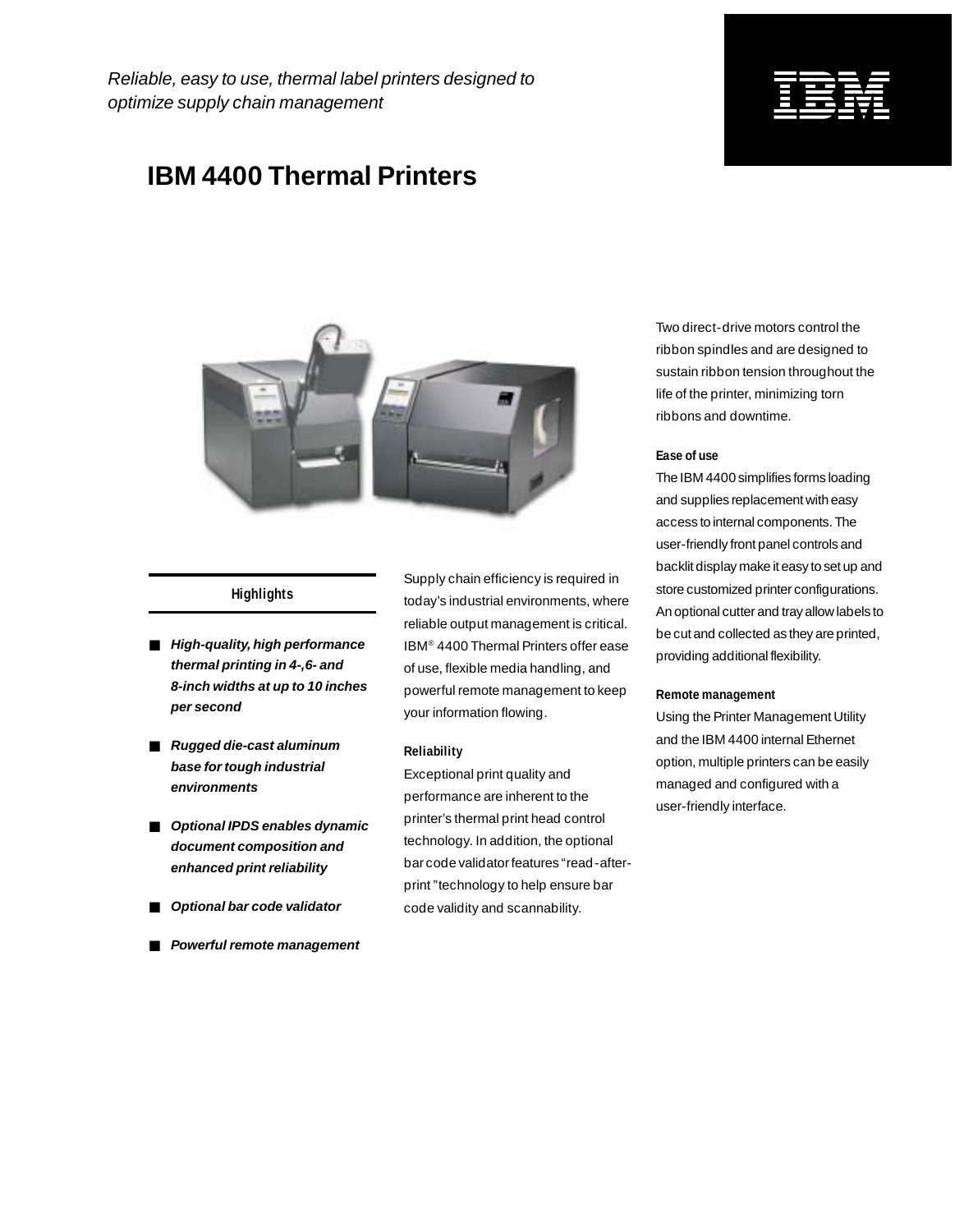#### **IBM service and supplies**

IBM offers a full range of service to meet your needs, available 24 hours a day, 7 days a week. Service calls can be initiated via the internet through Service Direct at **ibm.com**/printers, or by calling 1-800-358-666.1

IBM 4400 thermal Label Printer supplies are designed to enhance printing capabilities and to help prevent premature printhead wear.



### IBM Printer Outlet.com 1-866-430-6202

| IBM 4400 Printers at a glance<br>For expanded specifications visit: <b>ibm.com/</b> printers/4400 |                                                                                                                                                                                                                                 |                                                                           |  |
|---------------------------------------------------------------------------------------------------|---------------------------------------------------------------------------------------------------------------------------------------------------------------------------------------------------------------------------------|---------------------------------------------------------------------------|--|
| Print Speed and<br>Resolution<br>(inches per second)                                              | Models 004/006<br>10 ips @ 203 dpi (254 mm/sec)<br>8 ips @ 300 dpi (203 mm.sec)                                                                                                                                                 | Model 008<br>8 ipd @ 203 dpi (203 mm/sec)<br>6 ips @ 300 dpi (152 mm/sec) |  |
| Memory                                                                                            | Flash: 4 MB/10 MB max.                                                                                                                                                                                                          | DRAM: 8 MB/16 MB max.                                                     |  |
| <b>Printing Methods</b>                                                                           | Thermal transfer or direct thermal                                                                                                                                                                                              |                                                                           |  |
| Printable Width                                                                                   | Model 004:<br>4.1" maximum (104 mm)<br>Model 006:<br>6.6" maximum (168 mm)<br>Model 008:<br>8.5" maximum (216 mm)                                                                                                               |                                                                           |  |
| Media Handling                                                                                    | Manual tear-off mode, Optional peel-off mode labels peel and present<br>and rewind mode<br>Optional cutter and tray for unattended operation                                                                                    |                                                                           |  |
| Media Compatibility<br>Media types:                                                               | Roll or fanfold; die-cut or continuous; labels, tags, and tickets;<br>paper, film or synthetic stock; thermal transfer or direct thermal                                                                                        |                                                                           |  |
| Media width:                                                                                      | Model 004: 0.75" to 4.5" (19 to 114 mm)<br>Model 006: 2.0" to 6.8" (51 to 171 mm)<br>Model 008: 3.0" to 8.75" (76 to 222 mm)                                                                                                    |                                                                           |  |
| Media thickness:                                                                                  | 0.0025" to 0.010" (0.07 to 0.25 mm)                                                                                                                                                                                             |                                                                           |  |
| Roll core diameter:<br>Maximum roll diameter:                                                     | $3.0^{\prime\prime}$ (76 cm)<br>8.0" (209 cm)                                                                                                                                                                                   |                                                                           |  |
| Thermal transfer ribbons:                                                                         | Standard ribbon length: 2,050 feet (625 m)                                                                                                                                                                                      |                                                                           |  |
| Datastream Support                                                                                | ASCII, Code V and IGP Optional: IPDS, SCS                                                                                                                                                                                       |                                                                           |  |
| <b>Bar Codes</b>                                                                                  | Code 39, Code 128 (A, B, C), Codabar, Interleaved 2 of 5, FIM UPC-A,<br>UPC-E, UPC-EO, EAN 8, EAN 13, Code 93, Postnet, Postbar UCC/EAN<br>128, PDF 417, UPS Maxicode, Royal Mail                                               |                                                                           |  |
| <b>Interface Drivers</b><br>Standard interfaces:<br>Optional interfaces:<br>Windows drivers:      | RS-232/RS-422 (DB 25 pin)/EEE 1284 (Centronics)<br>Coax/Twinax, 10/100BaseT Ethernet<br>Microsoft <sup>®</sup> Windows® 95/98, Windows 2000 and Windows NT®                                                                     |                                                                           |  |
| Power Requirements<br>Consumption:<br>Regulatory compliance:                                      | Max. Typical; 115/240 VAC 80/160 150 Watts PowerFactor Correction<br>FCC, UL, CSA, TUV, Energy Star <sup>®</sup> mode (under 45 watts)                                                                                          |                                                                           |  |
| Physical Characteristics<br>Model 004:<br>Model 006:<br>Model 008:                                | Depth Height Width Weight<br>17" (43.1 cm)12" (30.5 cm)10" (25.4 cm) 35 lbs. (15.9 kg)<br>21" (53.5 cm) 12.75" (32.4 cm) 13.25" (33.7 cm) 43 lbs. (19.5 kg)<br>21" (53.5 cm)12.75" (32.4 cm) 15.25" (38.7 cm) 45 lbs. (20.4 kg) |                                                                           |  |

For more information on the implications of the euro,visit the IBM euro Web site at **ibm.com** /euro

Microsoft and Windows are registered trademarks of Microsoft Corporation.

ENERGY STAR is a U.S.registered mark.The Energy Star Emblem does not represent EPA endorsement of any productor service.

Other company,product and service names may be trademarks or service marks of others.